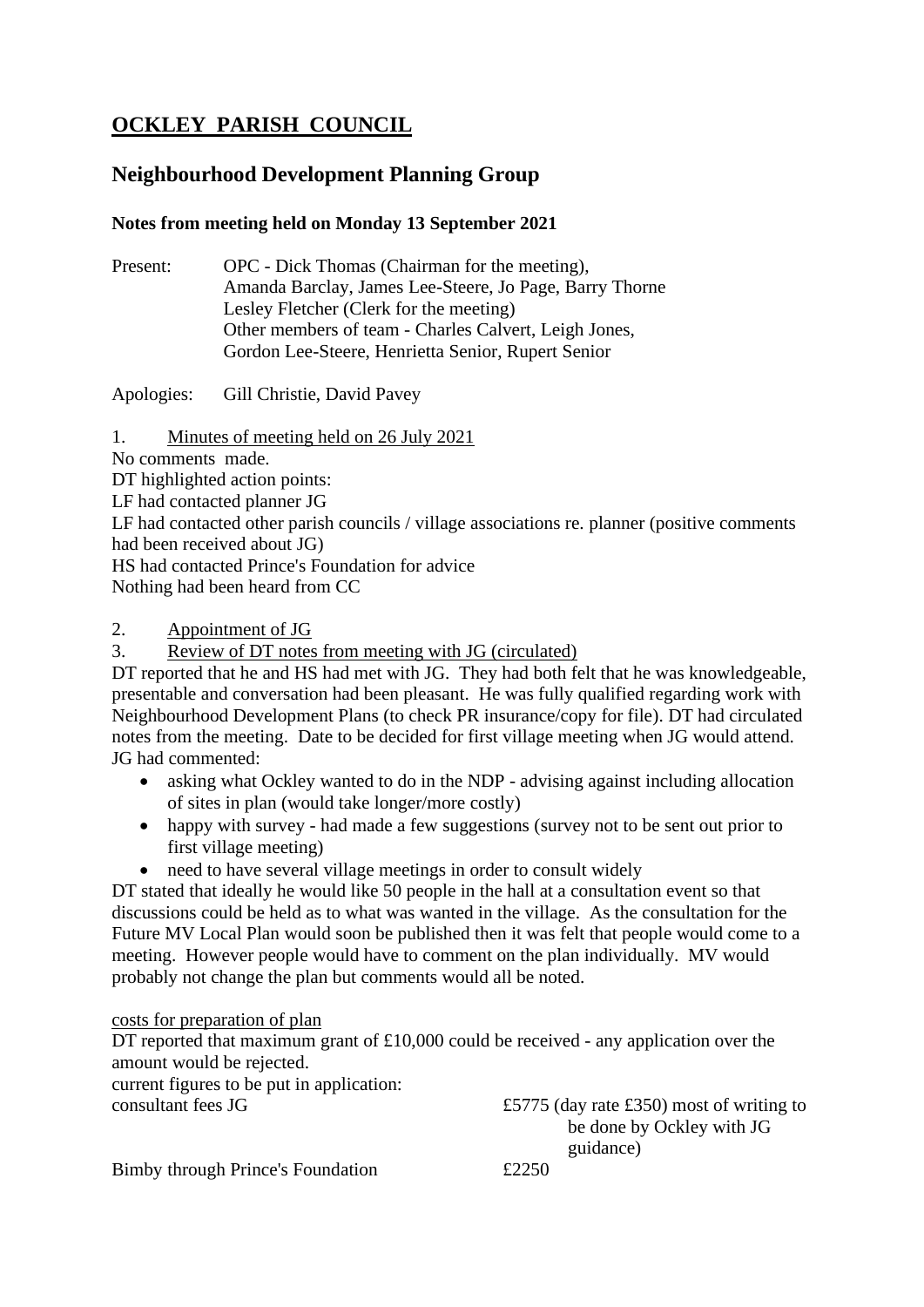| Surrey Comm Action (character appraisal) | £1300 |
|------------------------------------------|-------|
| website additions                        | £300  |

Survey costs over and above this so additional monies to be sourced through parish precept if agreed by councillors.

DT currently working on grant application and it was noted that work could not start on the plan until one month after the grant was submitted.

CC suggested that JG be asked to give a written brief of work to be included in his fee. He stated that if an initial draft had to be changed after comments/complaints from villagers then an additional fee could be charged. DT replied that the fee proposal from JG was fairly wide ranging. JP queried when reviews would be carried out - after village feedback / after MV feedback. DT commented that talks would be held regularly with MV. All currently in early stages.

DT stated that he would like to write to JG to appoint him as consultant. Others wanted to meet with him first so that they felt they were fully informed as to what was included in his fee.

#### 4. Relationship with MV

#### fyi - not discussed at the meeting

A meeting is to be arranged with MV planners regarding the re-starting of Ockley NDP. A statutory matter as far as MV concerned - re-designation of the Neighbourhood Area to be done at a MV meeting to be held at the end of November (should be a formality) They had suggested it may be nice to have some additional information about the aspirations for the plan as part of the report on the re-designation of the area.

#### 5. Topics for the NDP

DT circulated 'Suggested format of new NDP'.

He asked those present to study this format and send him any suggestions regarding amendments.

Sections 1 and 2 to be the same as last time

Section 3 Character Appraisal - LW at SCA had offered to do this (fee to be charged). It was noted that most villages had included a character appraisal in their NDP - useful information 'setting the scene for the village'.

Nine section headings in total including the above together with housing, design and design codes, natural environment, village businesses, transport and parking, recreational facilities.

Team would have to agree as to whether sites to be put in plan taking into consideration additional costs and timings. If Ockley plan put in much lower number of houses to be built than in the MV Local Plan then it would not be accepted. Noted 27 sites highlighted in Local Plan with only three going forward. No consultation on Reg 19 plan which showed plans for one site in Ockley that had never been discussed between Ockley/MV.

Discussion held as to what advantages there are having an Ockley NDP which has to be in line with MV Local Plan. Guidance to be sought from JG. 'If MV already has sites allocated then is Ockley wasting time/money going ahead with a NDP?' A question/answer information session with JG would be of use.